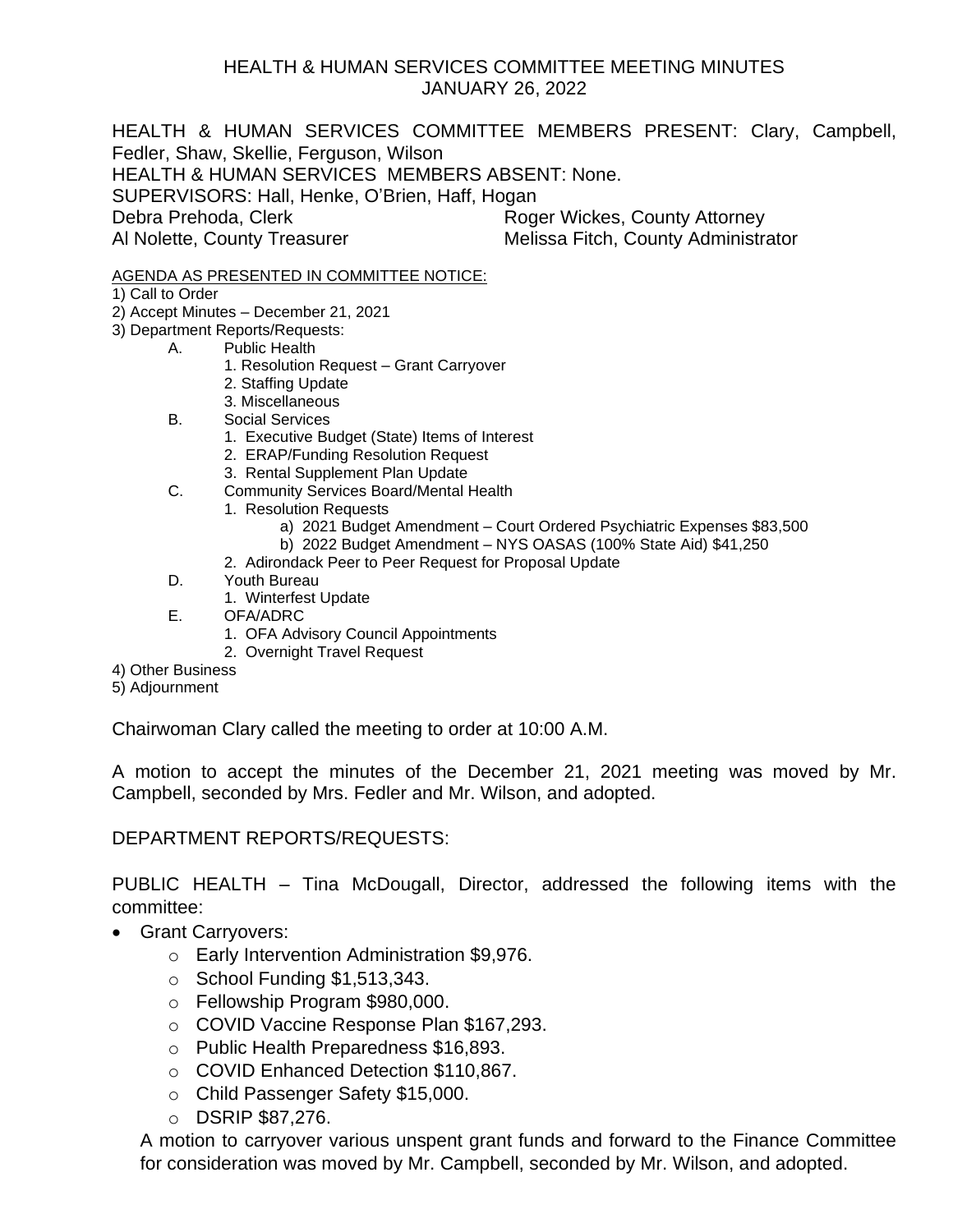- Staffing Update Public Health has reduced staff quite a bit due to the state taking over the case investigations and no longer doing the contact tracing. They have some upcoming retirements, are advertising for those positions and have a couple of applicants.
- Miscellaneous:
	- o Testing Site opens tomorrow from 9AM to 3PM on Tuesdays and Thursdays; pcr test through Quadrant Biosciences. Going to try this for a couple weeks and see what the interest and need is for the site. Mr. Haff asked if there was any criteria for testing and the Director stated no. She does not think there is going to be a big push for tests and it has been going down in our area. Insurance will be billed for the test and there is no out of pocket expense to get tested. They want to try this for the community and they were too busy prior. One to two people at the site and the person does their own test and scheduled in 10 minute intervals from 9 to 3. We are not buying the test kits.
	- o Information on clinics available on the county website.
	- o Proposed State Budget Some positive things for Public Health; increases base grant for Article VI funding from \$500,000 to \$577,000 as well as reimbursement for fringe benefits. The Governor at the end of the year signed into law that Early Intervention services would be covered by third party insurance and right now there is a proposal included that if for some reason not covered it will be reimbursed by the state and that is currently a county responsibility. One negative impact is preschool providers to get a COLA increase in the rates that they are paid of 11%.

DEPARTMENT OF SOCIAL SERVICES: Tammy DeLorme, Commissioner, addressed the following items:

• Executive Budget (State) Items of Interest – Budget proposed to modernize the foster care maximum state aid rate – how much we can pay foster parents for providing services because of a settlement to a recent lawsuit. This change would mandate districts to pay 100% of the maximum state aid rate for children that are in regular therapeutic special needs and emergency foster boarding homes. The state has indicated that they are not planning to cover the additional cost to increase the rate of foster care and they are only going to increase or cover the increase in adoption expenses. This is not a problem for us because we already pay the maximum state aid rate and actually stand to gain if OCS does pay more toward adoption subsidies. Added in \$62.5M over what was in the budget last year for child care and raised eligibility income level up from 200% to 300% of the federal poverty level increasing over a three year period. Child welfare financing structure which is set for five years was up this year and they are continuing to fund preventive services at the same rate; 62/38. Payments for raise the age remain the same. Alignment for how the schools and county pay for committee on special education placements funding to stay the same as last two years which shifted more cost to the schools not the county and proposing to keep the same. Triple FS funds, flex funds for family services, that is tanif money will remain the same as last year. The funding has been flat for a number of years and will not increase but the cost of the items have increased. The transition rent supplement is included at the \$100M level, the same as last year. Code blue is being funded the same as last year. NYSAC is anticipating a public assistance program change requiring the County to determine safety net assistance applications within 30 days which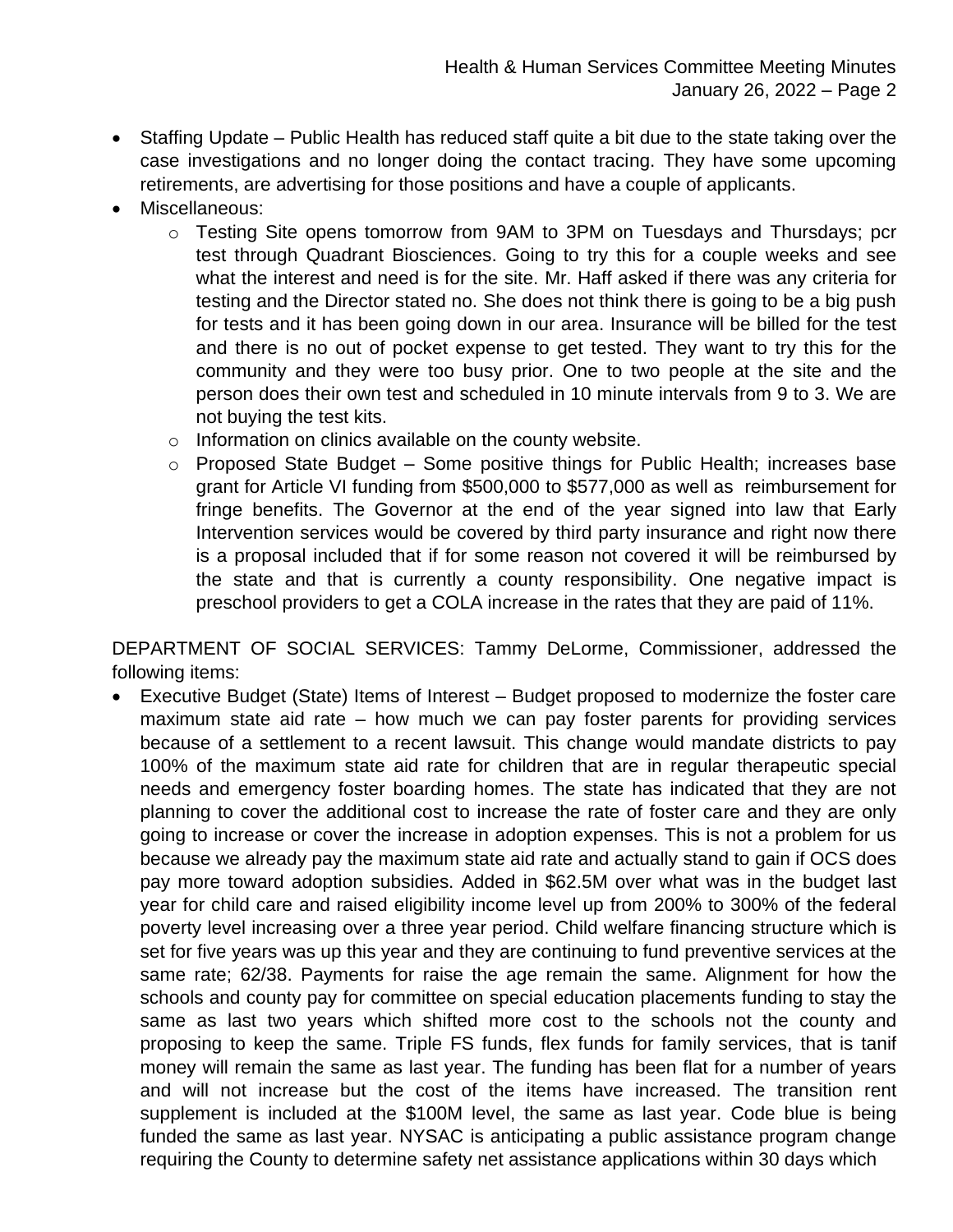in the past was 45 days and believe that will be an increased cost statewide. \$25B housing plan included in proposed budget but no details. State Medicaid take over is still on their agenda. DSS Medicaid staff are fully funded at 100% through the Medicaid cap. Mentioned that possibly the federal government will extend the public health emergency through June 30, 2022.

- ERAP/Funding Resolution Request Carryover of Funds A motion to carryover the balance of ERAP (Emergency Rental Assistance Program) revenue to 2022, funds set aside to draw down to cover their administrative costs of operating this program, in the amount of \$19,728 was moved by Mr. Campbell, seconded by Mr. Wilson and Mrs. Fedler, and adopted.
- Rental Supplement Plan Update The State gave us an opportunity to provide funding for rental assistance. \$100M continues to be in the budget. The State assigned a lot of work to the counties and hopes to get more information from state colleagues on this. She still does not have a final plan that is what she wants to submit. Her focus will be on the people that we have the hardest time finding housing for once they become homeless; large families, and single adults released from incarcerations. Have that be a positive outcome for the County to reduce the amount of money spent on motels. The plan will have to be submitted prior to next meeting and it would still require multiple levels of approval in this process. She will review with the committee the plan she submits at the next committee meeting. Funding associated with this plan is \$131,000 and will divide up as needed for appropriate eligible people going forward. This is not something that would go into effect in the next month or two but she does have to submit a plan by the middle of February. Mr. Wilson stated he thinks the DSS Commissioner is well within her area of responsibility to formulate a plan to submit for the state funding.

COMMUNITY SERVICES BOARD/MENTAL HEALTH – Rob York, Director, addressed the following items:

- Resolution Requests:
	- $\circ$  2021 Budget Amendment Court Ordered Psychiatric Expenses A motion to amend the 2021 budget in the amount of \$83,500 to cover 2021 court-ordered psychiatric expenses increasing appropriations from fund balance was moved by Mr. Campbell, seconded by Mrs. Fedler and Mr. Wilson, and adopted. Mr. Henke stated this is an unfunded mandate and the state should be covering the cost not the counties and recommends advocating for that change. The Director will keep the committee informed of any advocacy going on.
	- o 2022 Budget Amendment NYS OASAS (100% State Aid) \$41,250 The Director has had conversations with Sheriff Murphy on the utilization of these funds and they will be utilized within the jail for some transition release services to assist inmates as they are being released from the facility to connect with appropriate services in the community. A motion to amend the 2022 budget to allow acceptance and passthrough of \$41,250 (100%State Aid – NYS OASAS) for the provision of jail-based transition release services was moved by Mr. Campbell, seconded by Messrs. Wilson, Shaw, and Mrs. Fedler, and adopted.
- Adirondack Peer to Peer Request for Proposal Update Received responses from three outside entities: Adirondack Vet House, People USA, and SUNY Adirondack. Starting to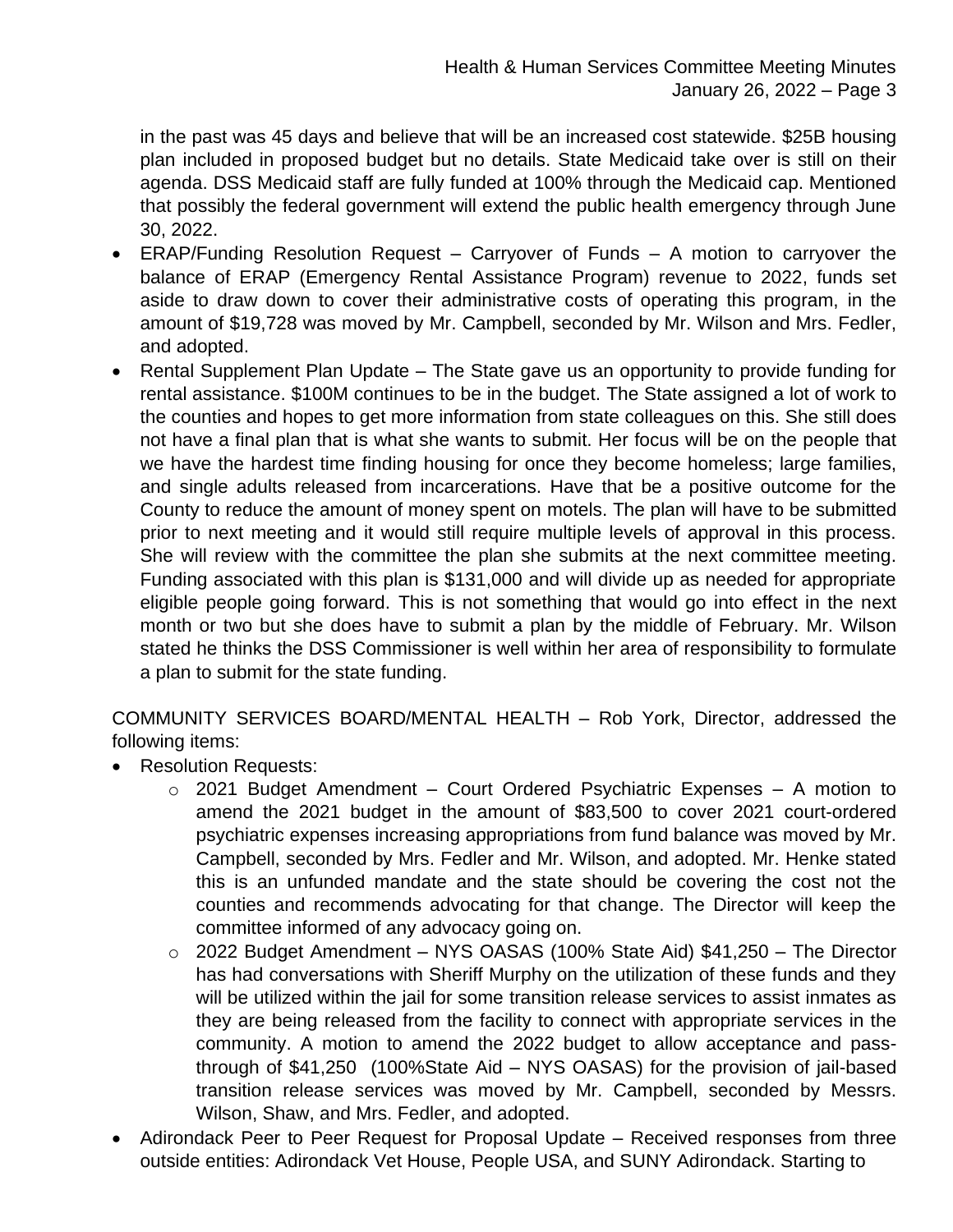assemble selection committee and ready to move forward. Chairman Hall designated Chairwoman Clary to represent Washington County. Anticipates a recommendation/decision within a month and will bring back to committee. The executive budget does include the \$185,000 funding for this program.

YOUTH BUREAU – Mike Gray, Director, addressed the following items:

- Winterfest Cancelled due to COVID.
- Lifeguard trainings scheduled for February  $21^{st} 25^{th}$  at the Hudson Falls Intermediate School at no charge and another April  $18<sup>th</sup> - 22<sup>nd</sup>$ . Summer/youth recreation staff that need Red Cross/first aid training can contract his office.
- State budget funding is flat, same as last year.
- Thanked the Board for support on the merger with Warren County and will keep committee informed as he moves forward.

OFA/ADRC – Gina Cantanucci, Director, addressed the following items with the committee:

- OFA Advisory Council Appointments A motion to appoint Tina McDougall Washington County Public Health, Val Baez – Granville, and Julian Hadley – Cambridge to the OFA Advisory Council was moved by Mrs. Fedler, seconded by Messrs. Campbell and Wilson, and adopted.
- Overnight Travel Request The Directors for OFA from across the State come together and do a lot of strategic planning with the NYS Office for Aging executive staff. The leadership institute will take place April  $5<sup>th</sup> - 7<sup>th</sup>$  in Clayton, NY (St. Lawrence County) and requesting approval for an overnight stay. There is a registration fee and the cost for the event is approximately \$287 and have the funds in the budget to cover. A motion to approve overnight stay and attendance at OFA leadership institute April 5<sup>th</sup> – April 7<sup>th</sup> was moved by Mr. Wilson, seconded by Mrs. Fedler and Mr. Shaw, and adopted.
- Unmet Needs Funding Received late in 2021 an allocation of \$85,000 in unmet needs funding, 100% State funds and did carry over the funds to the 2022 budget. Estimating \$45,000 to \$50,000 of that funding needs to be spend by March  $31<sup>st</sup>$ . They are scrambling to come up with a solid plan and discussed with the State who suggested putting in a written request for a program extension and she plans to proceed in that manner. The extension would allow them time to come up with a solid plan for the use of this funding and hopes the extension is through September 2022. A piece of that plan is to add in additional contractors for personal care services. The office has a wait list for individuals in need of personal care services. The agencies that they contract with do not have the staff and requesting the committee's approval to send out a request for proposals for home care agencies and look for adding on additional home care agencies to their current subcontract list in an attempt to find a workforce to addressed their wait list for personal care services. A motion to approve issuing a request for proposals for home care agencies for personal care services was moved by Mr. Ferguson, seconded by Mr. Wilson, and adopted.
- Some unmet needs funds were allocated to expand their senior transportation program. Contracted services started in January to serve ten individuals through GoGo. Will follow up with the committee when closer to the program year end in March and possibly look to expand the program to incorporate more individuals.